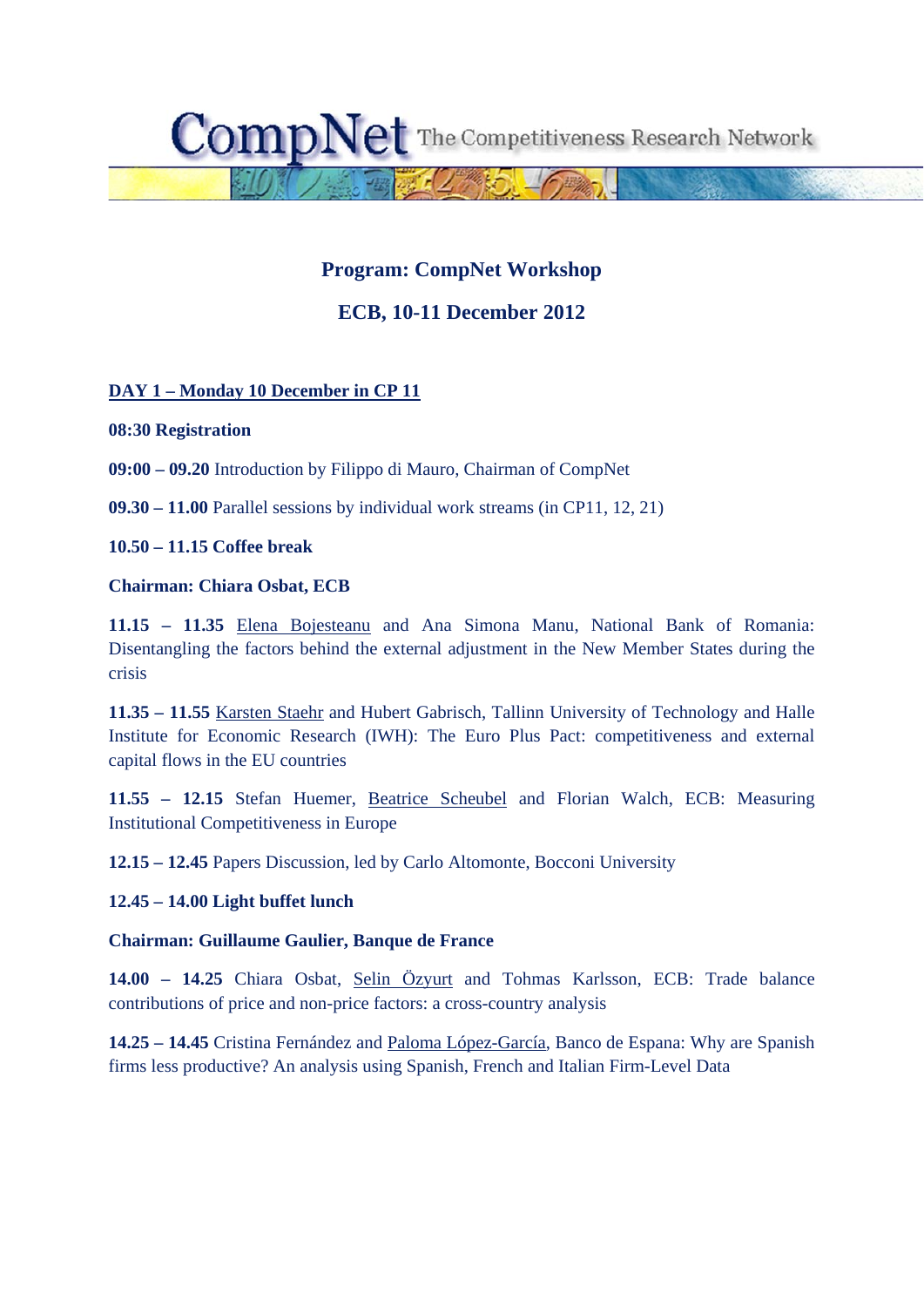

**14.45 – 15.15** Papers Discussion, led by Hylke Vandenbussche, DG ECFIN, European **Commission** 

## **15.15 – 15.45 Coffee Break**

#### **Chairman: Chiara Osbat, ECB**

**15.45 – 16.05** Hylke Vandenbussche, EU Commission DG ECFIN: Disentangling Cost from Quality using country-product level data

**16.05 – 16.25** Georgi Momchilov, Bulgarian National Bank: Similarities and Differences in Export Performance of EU New Member States Countries: A Constant Market Share Analysis

**16.25 – 16.45** Paulo Soares Esteves and António Rua, Banco de Portugal: Is there a role for domestic demand pressure on export performance?

**16.45 – 17.15** Papers Discussion, led by Massimo del Gatto, University of Chieti and Pescara

### **17.15 – 18.00 General discussion**

**19.00 Dinner at Kameha Suite Restaurant** http://www.kamehasuite.com/de/suite-frankfurt